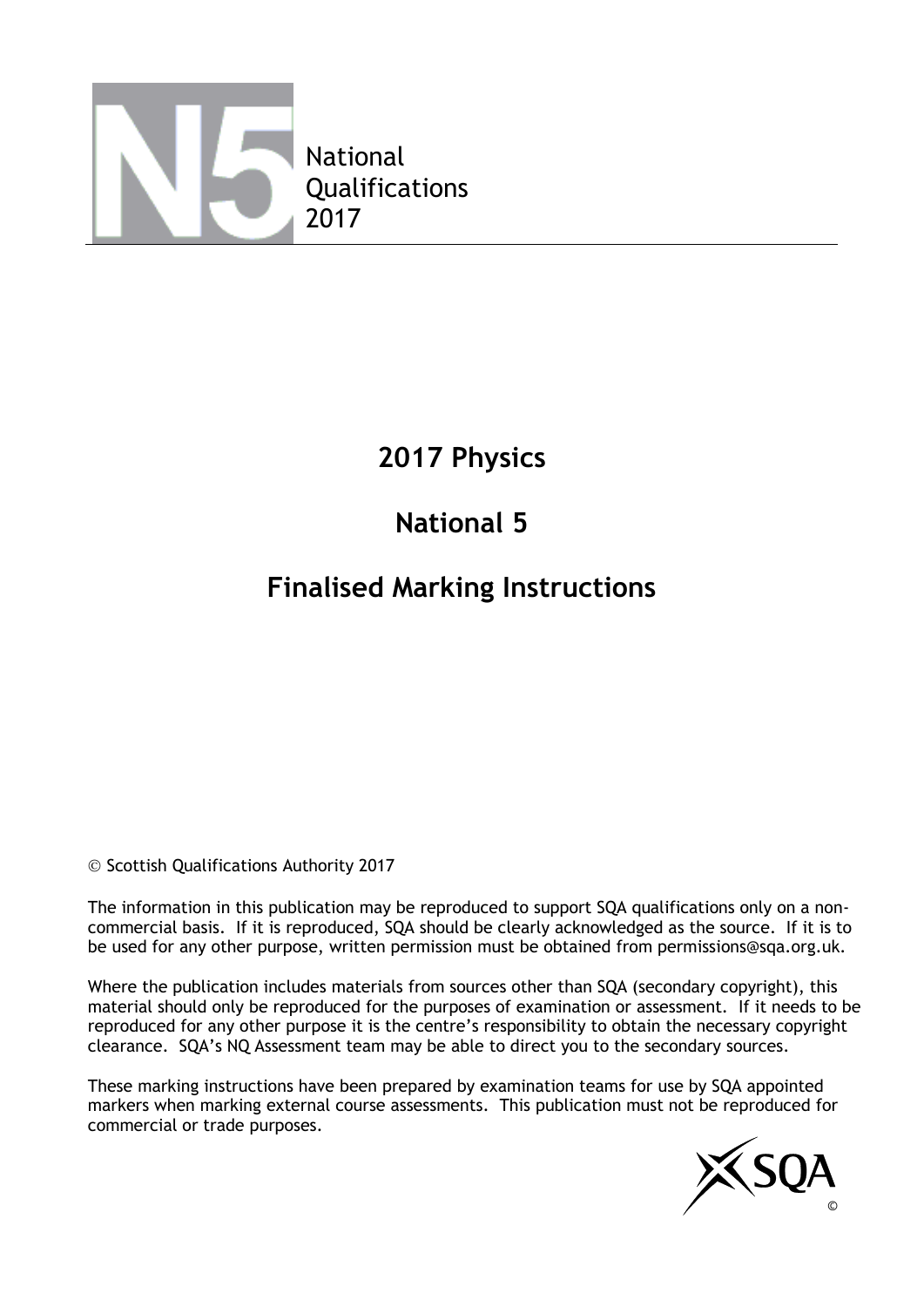#### **General marking principles for National 5 Physics**

*This information is provided to help you understand the general principles you must apply when marking candidate responses to questions in this paper. These principles must be read in conjunction with the detailed marking instructions, which identify the key features required in candidate responses.*

- **(a)** Marks for each candidate response must always be assigned in line with these general marking principles and the detailed marking instructions for this assessment.
- **(b)** Marking should always be positive. This means that, for each candidate response, marks are accumulated for the demonstration of relevant skills, knowledge and understanding: they are not deducted from a maximum on the basis of errors or omissions.
- **(c)** If a specific candidate response does not seem to be covered by either the principles or detailed marking instructions, and you are uncertain how to assess it, you must seek guidance from your team leader.

When marking National 5 Physics, there are some common issues which arise when considering candidates answers.

There is often a range of acceptable answers which would sensibly answer a particular question. However, it is often difficult to anticipate all correct or partially correct responses to questions.

The Principal Assessor and Team Leaders study a large sample of candidates' scripts and use the responses to refine the marking instructions (MIs) to include guidance on how to interpret different responses.

The answers given in the MIs represent ideal answers.

Additional acceptable answers are also given in the MIs to offer guidance to assist interpreting candidates' answers.

Also, advice on answers which are NOT acceptable or only attract partial marks may also be given in the MIs for some questions.

Markers are reminded that marks for each candidate response must always be assigned in accordance with general marking principles and the specific marking instructions for the relevant question.

- **(d)** There are **no half marks** awarded.
- **(e)** Marks should be awarded for non-standard symbols where the symbols are defined and the relationship is correct, or where the substitution shows that the relationship used is correct. This must be clear and unambiguous.
- **(f)** Rounding to an expected number of significant figures, the mark can be awarded for answers which have up to two figures more or one figure less than the number in the

data with the fewest significant figures. (Note: the use of a recurrence dot, eg  $0.6$ , would imply an infinite number of significant figures and would therefore not be acceptable)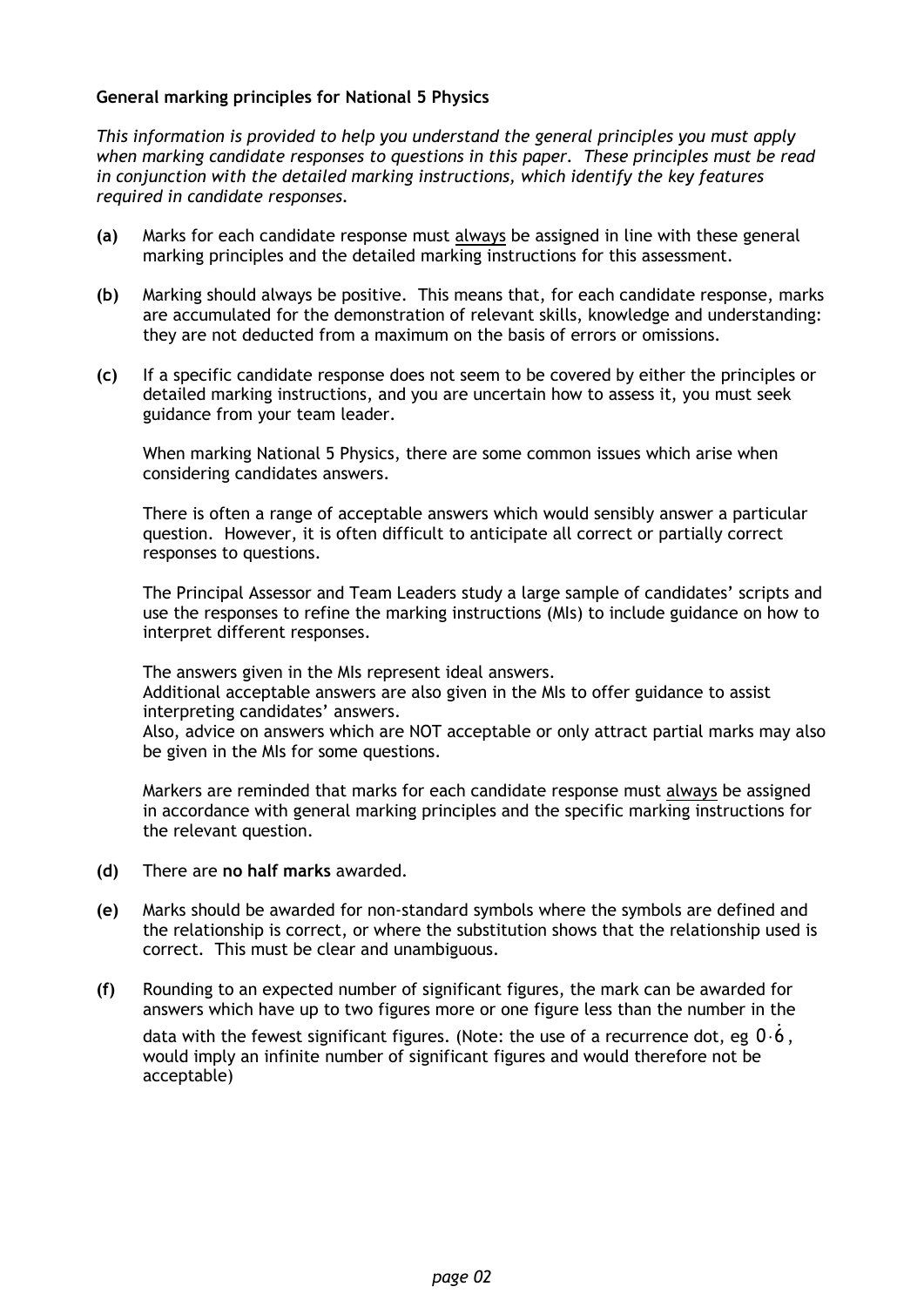#### **Common issues with candidate responses:**

#### **Spelling**

The incorrect spelling of technical terms should be ignored and candidates should be awarded the relevant mark. If answers can be interpreted and understood without any doubt as to the meaning, then the answer should be marked according to the MIs.

However, care should be taken to ensure that the incorrect spelling does not make the response ambiguous, leading to possible 'wrong physics'.

Notable exceptions are for questions requiring the response 'reflection', 'refraction' or 'diffraction' and also 'fission' or 'fusion'. The spelling of these words is similar, but the words have totally different meanings. If the spelling (or handwriting) in an answer makes it difficult for you to interpret a candidate's intention, then do not award the mark.

#### **Units**

For *non-numerical* answers which require a unit to be *stated* in an answer, the incorrect spelling of the unit is not usually penalised (if the unit can be clearly identified)

eg 'What is the correct unit for the activity of a radioactive source?' Answer: 'Becquerels'. The answer: 'beckerels' would be acceptable.

Also for *non-numerical* answers, do not penalise upper/lower casing when the abbreviated version is given eg DB, sV, hZ, bq.

However, for *numerical answers*, care must be taken to ensure the unit has the correct prefix, eg for an answer  $t = 0.005$  seconds,  $t = 5$  ms is acceptable but NOT  $t = 5$  Ms.

It should be noted that, in any part of a question, multiple unit errors or conversion errors/ omissions should only be penalised once.

eg when calculating speed from distance and time, and answer required to be in m s<sup>-1</sup>.

| lf | $d = 4$ km<br>$t = 2$ minutes | ν       | (1) |
|----|-------------------------------|---------|-----|
|    |                               | 400     | (1) |
|    |                               | $= 200$ |     |

Although the candidate has made three unit errors (not correctly converted distance or time and has omitted the final unit) only the final mark would not be awarded.

Some common units often attract wrong abbreviations in answers to numerical questions. When the abbreviation can be confused with a different unit then this would attract a unit penalty eg sec or secs as an abbreviation for seconds is NOT acceptable.

| <b>Common units and abbreviations</b>                    |                                 |  |  |  |  |  |
|----------------------------------------------------------|---------------------------------|--|--|--|--|--|
| Acceptable unit/Abbreviation                             | NOT acceptable version          |  |  |  |  |  |
| second, s                                                | sec, secs                       |  |  |  |  |  |
| ampere, amp, amps, A, a                                  |                                 |  |  |  |  |  |
| metres per second, $m/s$ , m s <sup>-1</sup>             | mps, $m/s^{-1}$                 |  |  |  |  |  |
| metres per second per second, $m/s2$ , m s <sup>-2</sup> | $m/s/s$ , mpsps, m $\sqrt{s^2}$ |  |  |  |  |  |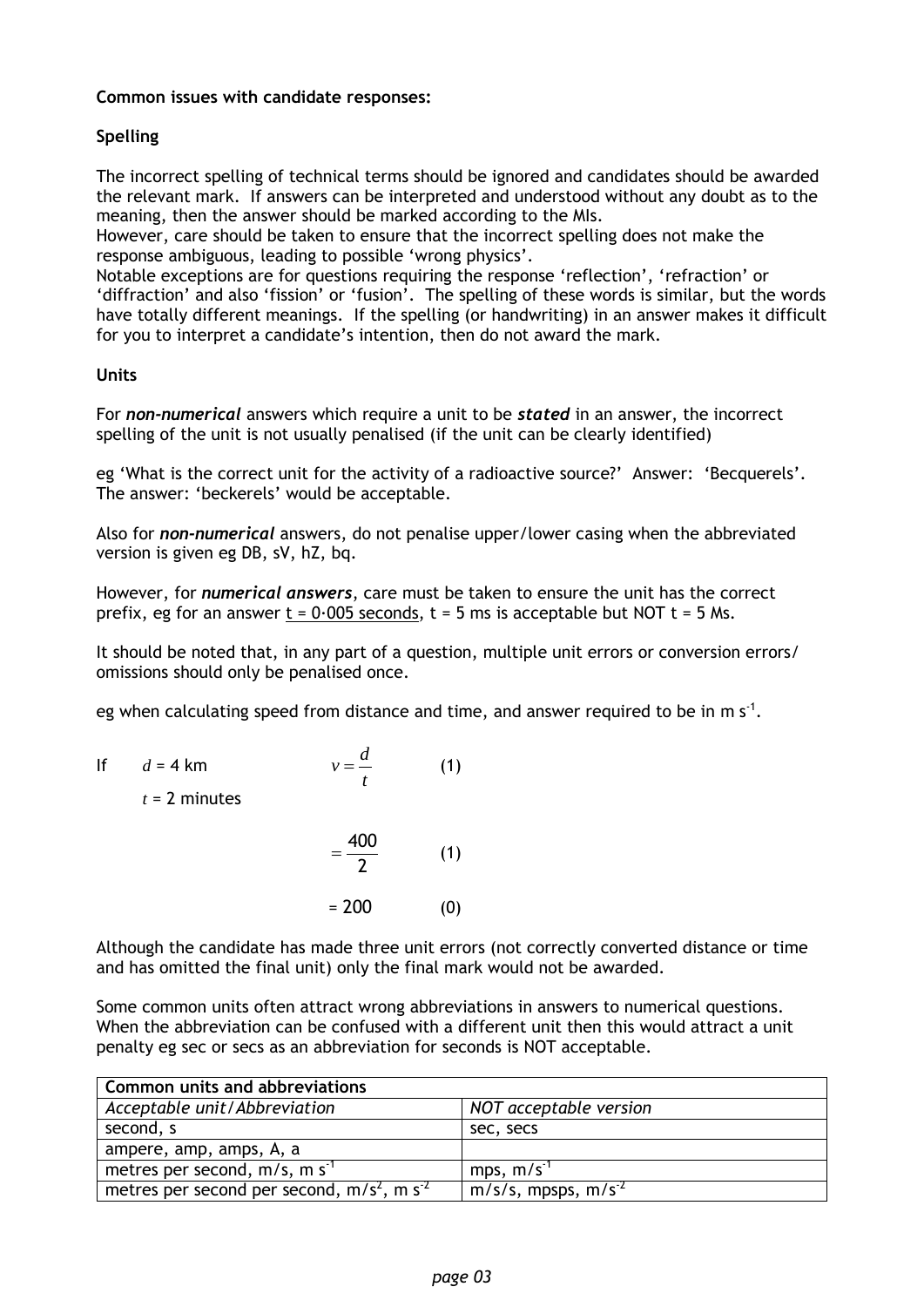#### **Standard form:**

Candidates may fail to express an answer in standard form correctly. For an answer  $t = 400\,000\,s$ , then  $t = 4 \times 10^5\,s$  would be correct but  $t = 4^5\,s$  would be treated as an arithmetic error and the final mark would not be awarded.

#### **Relationship (equation) selection:**

No marks should be awarded if a 'magic triangle' eg  $\left| \int_{I}^{V} \right|_{R}$  was the only statement in a candidates' response.



The correct relationship must be stated eg  $V = IR$  or  $R = \frac{V}{I}$ *I*  $=\frac{V}{r}$ , to gain (1) mark.

#### **Incorrect answer carried forward:**

Where an incorrect answer to a part of a question is carried forward

- within that part of the question (eg  $(a)(i)$  and  $(a)(ii)$ )
- to the next part of the question (eg (a) and (b))

this should incur no further penalty, provided that it is used correctly.

Where a question requires a data value and the candidate has selected the wrong value, then either the candidate's wrong value may be used OR the correct data value in the subsequent answer and the response could gain full marks if correctly completed.

#### **Example:**

**(a)** What is the speed of microwaves?

Candidate's answer:  $340 \text{ m s}^{-1}$  This answer would attract zero marks

**(b)** What distance would be travelled by these microwaves in 0·34 seconds? Candidate may use either the value given in part (a) OR the correct value for the speed of microwaves and could gain full marks if correctly completed.

The 'Additional guidance' column of the MIs would indicate the comment 'or consistent with part...' to indicate that an incorrect answer may be carried forward.

#### **Standard Three Marker:**

The examples below set out how to apportion marks to answers requiring calculations. These are the '**standard three marker**' type of questions.

Unless a numerical question specifically requires evidence of working to be shown, full marks should be given for a *correct* answer to a numerical question even if the steps are not shown explicitly. The individual marks shown below are for use when marking partially correct answers.

Markers who are new to marking SQA Physics exams should study these issues closely, since the guidance illustrates common faults in candidates answers to the 'standard three marker' type of question. Items 1-15 below illustrate how to apportion marks accordingly.

Experienced markers should also re-acquaint themselves with these examples before marking.

For some questions requiring numerical calculations, there may be alternative methods (e.g. alternative relationships) which would lead to a correct answer.

These alternative methods of reaching the answer and how to apportion marks are also included in the specific MIs for these questions.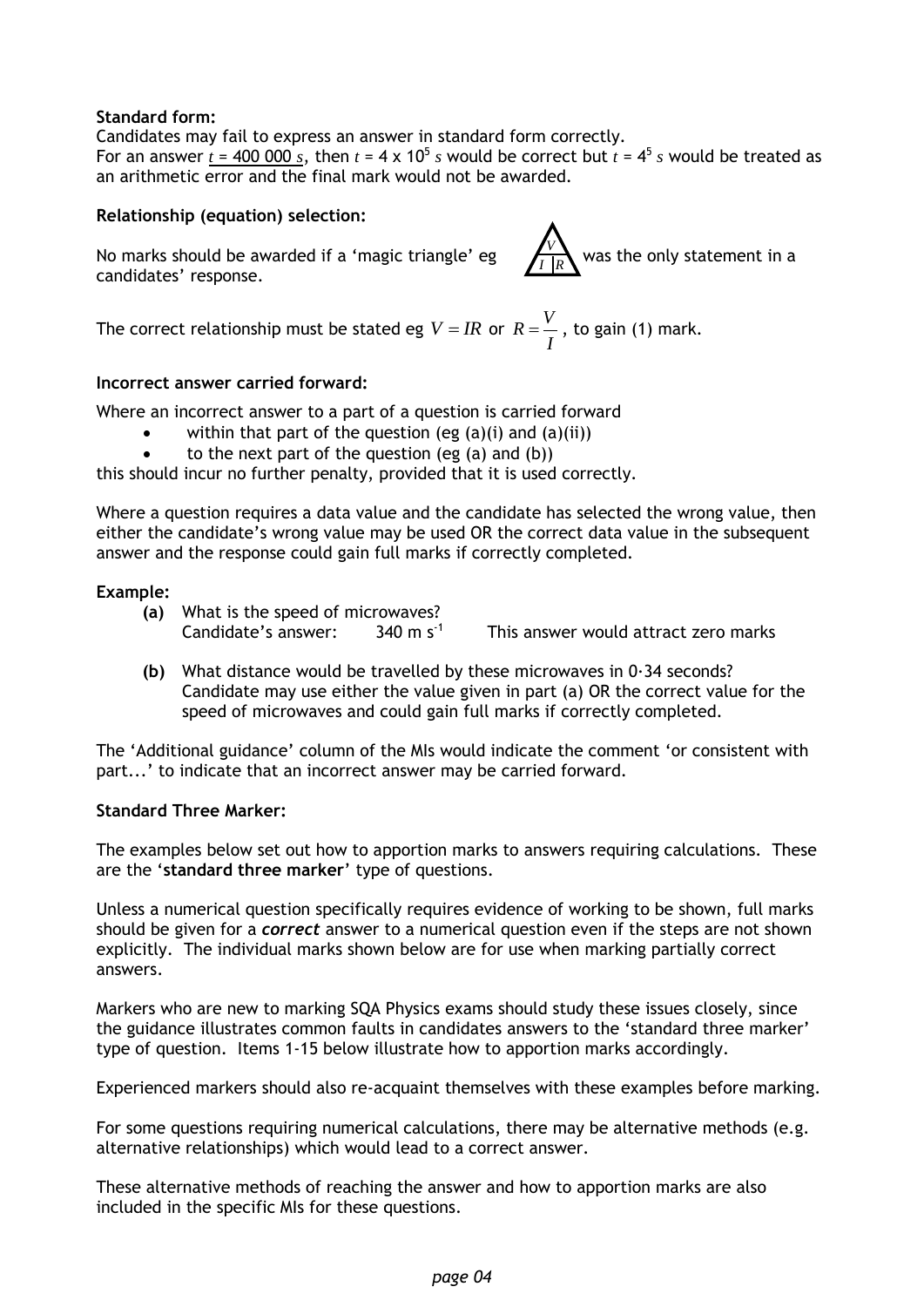Sometimes, a question requires a calculation which does not fit into the 'standard three marker' type of response. Full guidance on how to apportion marks will be given in the MIs for that specific question.

#### Question:

The current in a resistor is 1·5 *A* when the potential difference across it is 7·5 *V*. Calculate the resistance of the resistor. (3 marks)

|        | Candidate answer                                                         | Mark + Comment                                                         |
|--------|--------------------------------------------------------------------------|------------------------------------------------------------------------|
| 1.     | $V = IR$<br>$7.5 = 1.5 \times R$<br>$R = 5.0 \Omega$                     | 1 mark, relationship<br>1 mark, substitution<br>1 mark, correct answer |
|        | 2. $5.0 \Omega$                                                          | 3 marks: correct answer                                                |
| 3. 5.0 |                                                                          | 2 marks: unit missing                                                  |
| 4.     | $4.0 \Omega$                                                             | 0 marks: no evidence, wrong answer                                     |
| 5.     | $\Omega$                                                                 | 0 marks: no working or final answer                                    |
|        | 6. $R = \frac{V}{I} = \frac{7.5}{1.5} = 4.0 \Omega$                      | 2 marks: arithmetic error                                              |
|        | 7. $R = \frac{V}{I} = 4.0 \Omega$                                        | 1 mark: relationship only                                              |
|        | 8. $R = \frac{V}{I} = \Omega$                                            | 1 mark: relationship only                                              |
|        | 9. $R = \frac{V}{I} = \frac{7.5}{1.5} = \frac{\Omega}{I}$                | 2 marks: relationship & subs, no final answer                          |
|        | 10. $R = \frac{V}{I} = \frac{7 \cdot 5}{1 \cdot 5} = 4 \cdot 0$          | 2 marks: relationship & subs, wrong answer                             |
|        | 11. $R = \frac{V}{I} = \frac{1 \cdot 5}{7 \cdot 5} = 5 \cdot 0 \Omega$   | 1 mark: relationship but wrong substitution                            |
|        | 12. $R = \frac{V}{I} = \frac{75}{1.5} = 5.0 \Omega$                      | 1 mark: relationship but wrong substitution                            |
|        | 13. $R = \frac{I}{V} = \frac{7 \cdot 5}{1 \cdot 5} = 5 \cdot 0 \Omega$   | 0 marks: wrong relationship                                            |
| 14.    | $V = IR$<br>$7.5 = 1.5 \times R$<br>$R = 0.2 \Omega$                     | 2 marks: relationship & subs, arithmetic error                         |
| 15.    | $V = IR$<br>$R = \frac{I}{V} = \frac{1 \cdot 5}{7 \cdot 5} = 0.2 \Omega$ | 1 mark: relationship only wrong rearrangement of symbols               |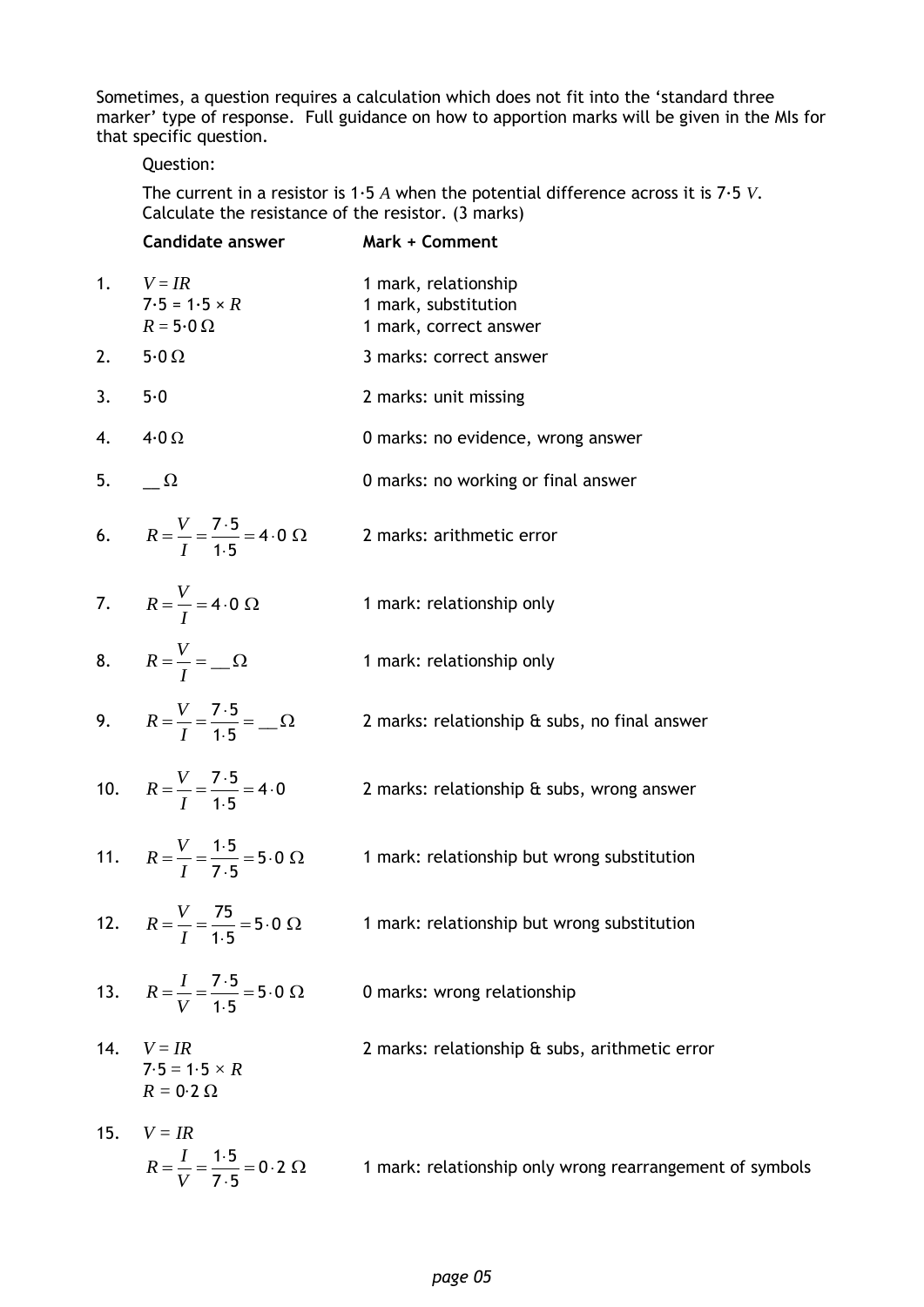### **Detailed marking instructions for each question**

### **Section 1**

| Question | Answer                    | Mark |
|----------|---------------------------|------|
| 1.       | A                         | 1    |
| 2.       | D                         | 1    |
| 3.       | $\boldsymbol{\mathsf{A}}$ | 1    |
| 4.       | E                         | 1    |
| 5.       | B                         | 1    |
| 6.       | D                         | 1    |
| 7.       | B                         | 1    |
| 8.       | E                         | 1    |
| 9.       | $\mathsf C$               | 1    |
| 10.      | $\mathsf C$               | 1    |
| 11.      | B                         | 1    |
| 12.      | A                         | 1    |
| 13.      | B                         | 1    |
| 14.      | $\mathsf C$               | 1    |
| 15       | С                         | 1    |
| 16.      | E                         | 1    |
| 17.      | D                         | 1    |
| 18.      | B                         | 1    |
| 19.      | B                         | 1    |
| 20.      | D                         | 1    |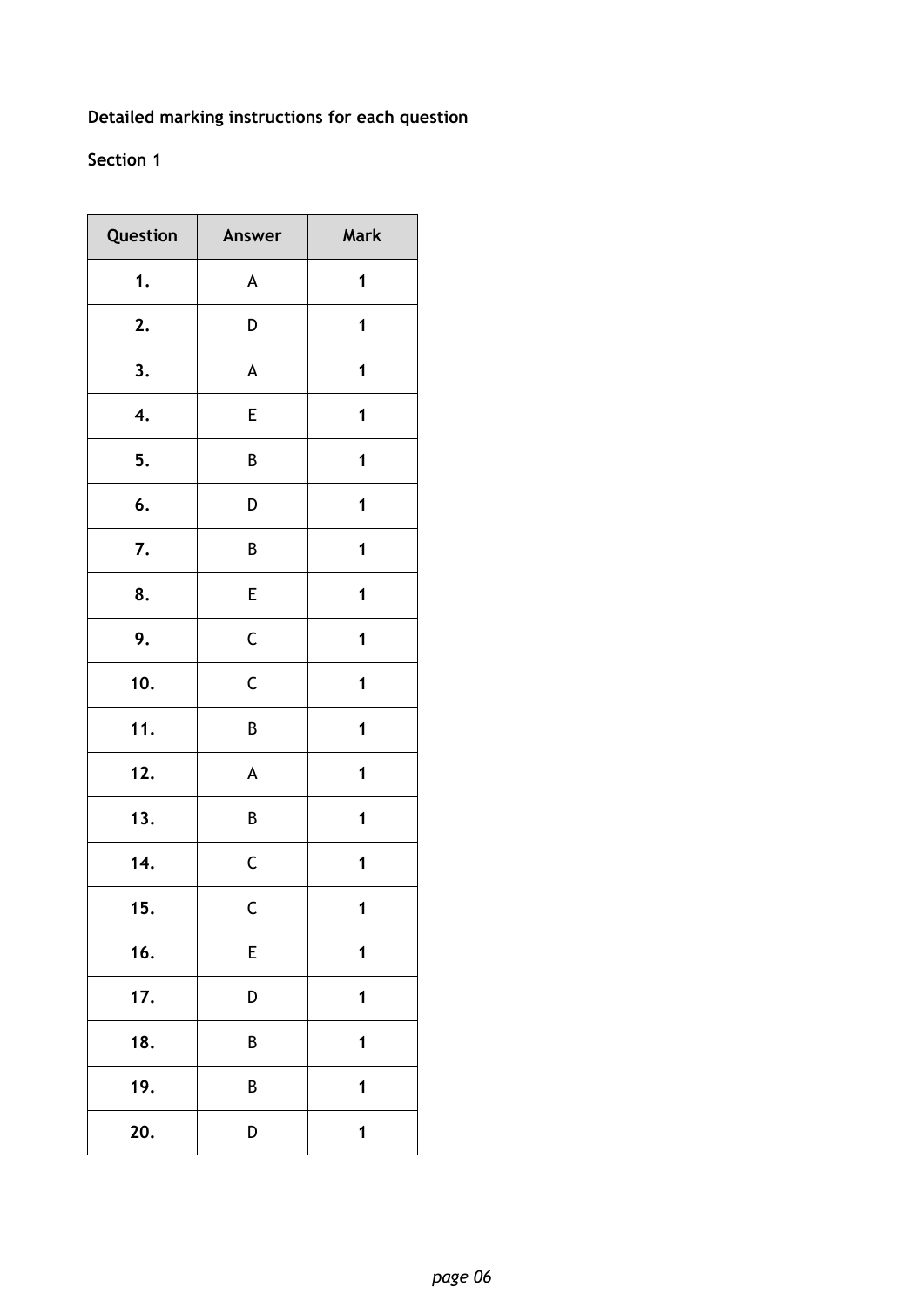### **Section 2**

|    | Question |       | Answer                                                                                              | <b>Max</b><br>mark      | <b>Additional guidance</b>                                                                                                                                                                                                                                                                                    |
|----|----------|-------|-----------------------------------------------------------------------------------------------------|-------------------------|---------------------------------------------------------------------------------------------------------------------------------------------------------------------------------------------------------------------------------------------------------------------------------------------------------------|
| 1. | (a)      | (i)   |                                                                                                     | 1                       |                                                                                                                                                                                                                                                                                                               |
|    |          | (iii) | stops too large a current<br>OR prevents wiring overheating<br>OR protect wiring (from damage)      | $\mathbf{1}$            |                                                                                                                                                                                                                                                                                                               |
|    |          | (iii) | 3 A (fuse required)<br>(1)<br>(1)<br>$P = IV$<br>(1)<br>$290 = I \times 230$<br>$I = 1.3(A)$<br>(1) | $\overline{\mathbf{4}}$ | Mark for selection of 3A fuse is<br>independent.<br>Accept 13 A fuse if consistent<br>with arithmetic error in<br>calculation of current.<br>Can be done by calculating the<br>maximum power rating for a 3A<br>fuse:<br>3 A (fuse required) (1)<br>$P = IV$<br>(1)<br>$= 3 \times 230$ (1)<br>$= 690(W)$ (1) |
|    | (b)      |       | direction of electron (flow)<br>(continually) changing back and<br>forth/to and fro                 | 1                       | Must answer in terms of<br>electrons/charges (NOT current<br>alone).<br>Must indicate repeated changing<br>of direction.<br>Can be represented by a diagram<br>indicating movement of electrons<br>in both directions                                                                                         |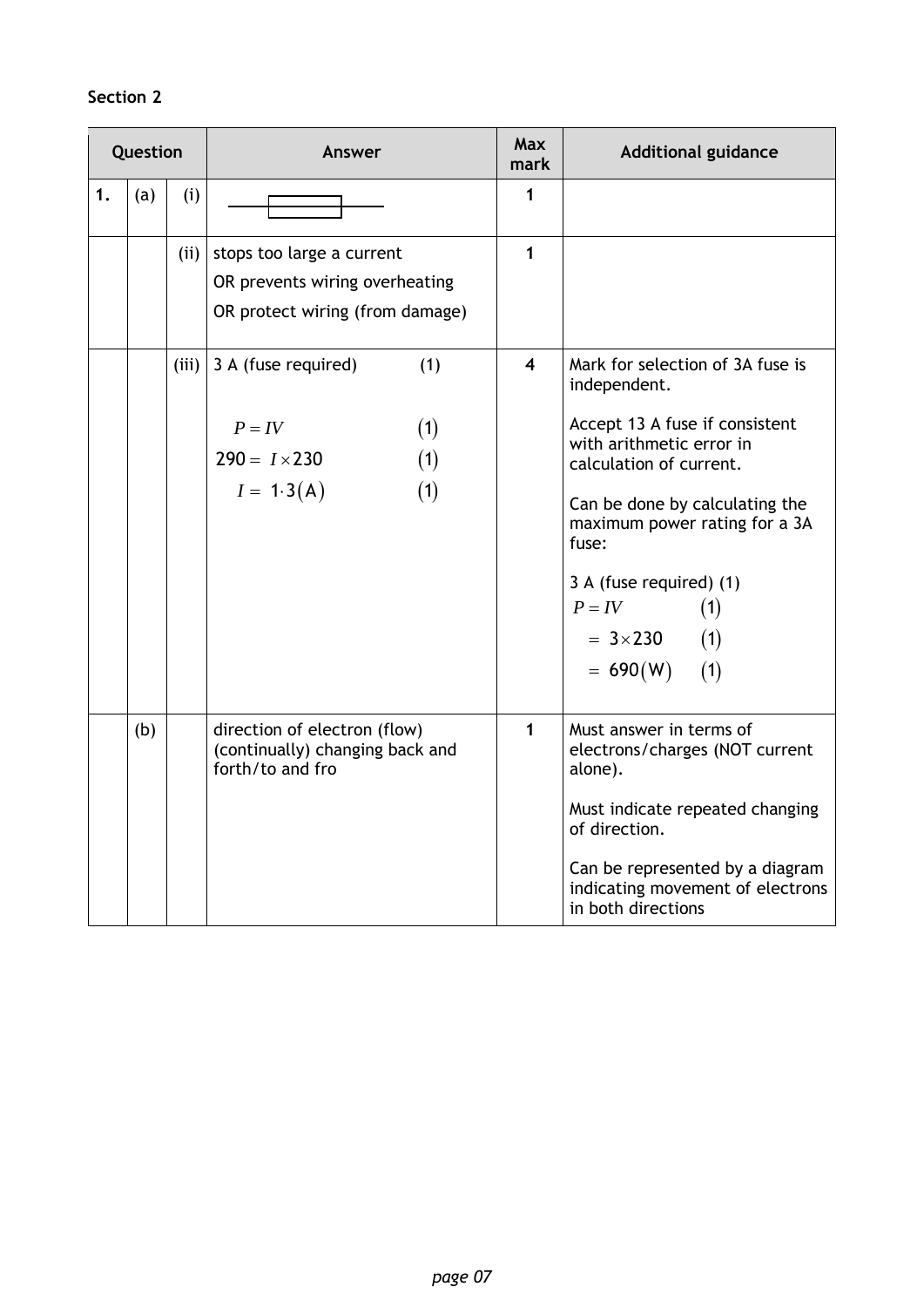|    | Question |      | Answer                                                                                                                                                                      | <b>Max</b><br>mark      | <b>Additional guidance</b>                                                                                                                                                                                                                                                                                                                                            |
|----|----------|------|-----------------------------------------------------------------------------------------------------------------------------------------------------------------------------|-------------------------|-----------------------------------------------------------------------------------------------------------------------------------------------------------------------------------------------------------------------------------------------------------------------------------------------------------------------------------------------------------------------|
| 2. | (a)      | (i)  | $R_T = 40.0$ ( $\Omega$ )<br>(1)<br>(1)<br>$V = IR$<br>$12.0 = I \times 40.0$<br>$(I = 0.300 A)$<br>$V = IR$<br>$= 0.300 \times 25.0$ (1) for all subs<br>$= 7.50 V$<br>(1) | $\overline{\mathbf{4}}$ | (1) for total resistance $40(0)$<br>(1) for use of $V=IR$ (even if only<br>stated once)<br>(1) for both substitutions<br>(1) for final answer and unit<br>Accept 2-5 sig fig:<br>7.5V<br>7.500V<br>7.5000V<br>Method 2:<br>$V_2 = \left(\frac{R_2}{R_1 + R_2}\right) V_s$<br>(1)<br>$=\left(\frac{25.0}{25.0+15.0}\right) \times 12.0$ (1) + (1)<br>$= 7.50 V$<br>(1) |
|    |          | (ii) | $P = \frac{V^2}{R}$<br>(1)<br>$=\frac{7\cdot 50^2}{25\cdot 0}$<br>(1)<br>$= 2.25 W$<br>(1)                                                                                  | 3                       | or consistent with $(a)(i)$ for<br>values of current and/or voltage<br>Accept 2-5 sig fig:<br>2.3 W<br>2.250 W<br>2.2500 W<br>Method 2:<br>$P = IV$<br>(1)<br>$= 0.300 \times 7.50$<br>(1)<br>$= 2.25 W$<br>(1)<br>Method 3:<br>$P = I^2 R$<br>(1)<br>$= 0.300^2 \times 25.0$<br>(1)<br>$= 2.25 W$<br>(1)                                                             |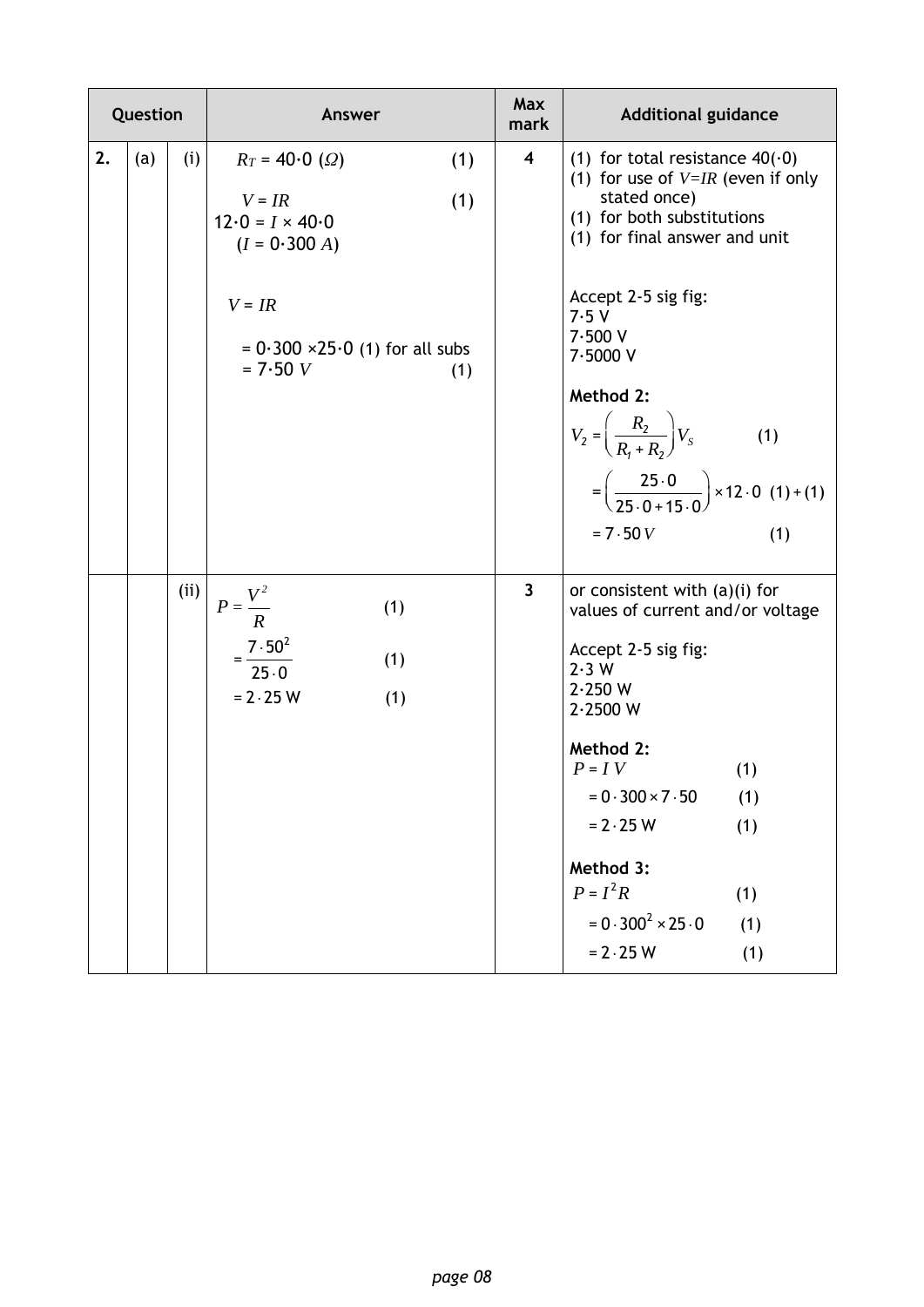| Question |     |     | Answer                                                                                                                                                                                                       |                   | Max<br>mark             | <b>Additional guidance</b>                                                                                                                                                                                                                                                                                                                                                                                                                                                           |
|----------|-----|-----|--------------------------------------------------------------------------------------------------------------------------------------------------------------------------------------------------------------|-------------------|-------------------------|--------------------------------------------------------------------------------------------------------------------------------------------------------------------------------------------------------------------------------------------------------------------------------------------------------------------------------------------------------------------------------------------------------------------------------------------------------------------------------------|
| 2.       | (b) | (i) | $rac{1}{R_T} = \frac{1}{R_1} + \frac{1}{R_2}$<br>(1)<br>$=\frac{1}{15\cdot 0}+\frac{1}{35\cdot 0}$ (1)<br>$R_r = 10.5 \Omega$<br>(1)                                                                         |                   | $\overline{\mathbf{3}}$ | Accept 2-5 sig fig:<br>11 $\Omega$<br>10.50 $\Omega$<br>$10.500 \Omega$                                                                                                                                                                                                                                                                                                                                                                                                              |
|          |     | (i) | (power dissipated is)<br>greater/increased/higher<br>(combined/parallel/total)<br>resistance less<br>voltage across motor is<br>greater/increased<br><b>OR</b><br>current (in motor) is<br>greater/increased | (1)<br>(1)<br>(1) | $\overline{3}$          | Effect must be correct otherwise<br>$(0$ marks)<br>Do not accept: 'motor resistance<br>is less' for second mark<br>The effect can be established<br>and/or justified by appropriate<br>calculation(s). If this is done<br>then effect must be correct for<br>any marks to be awarded -<br>award:<br>(1) for correct calculation of<br>total resistance<br>(1) for correct voltage across<br>motor or current in motor<br>(1) for correct power or<br>statement that power is greater |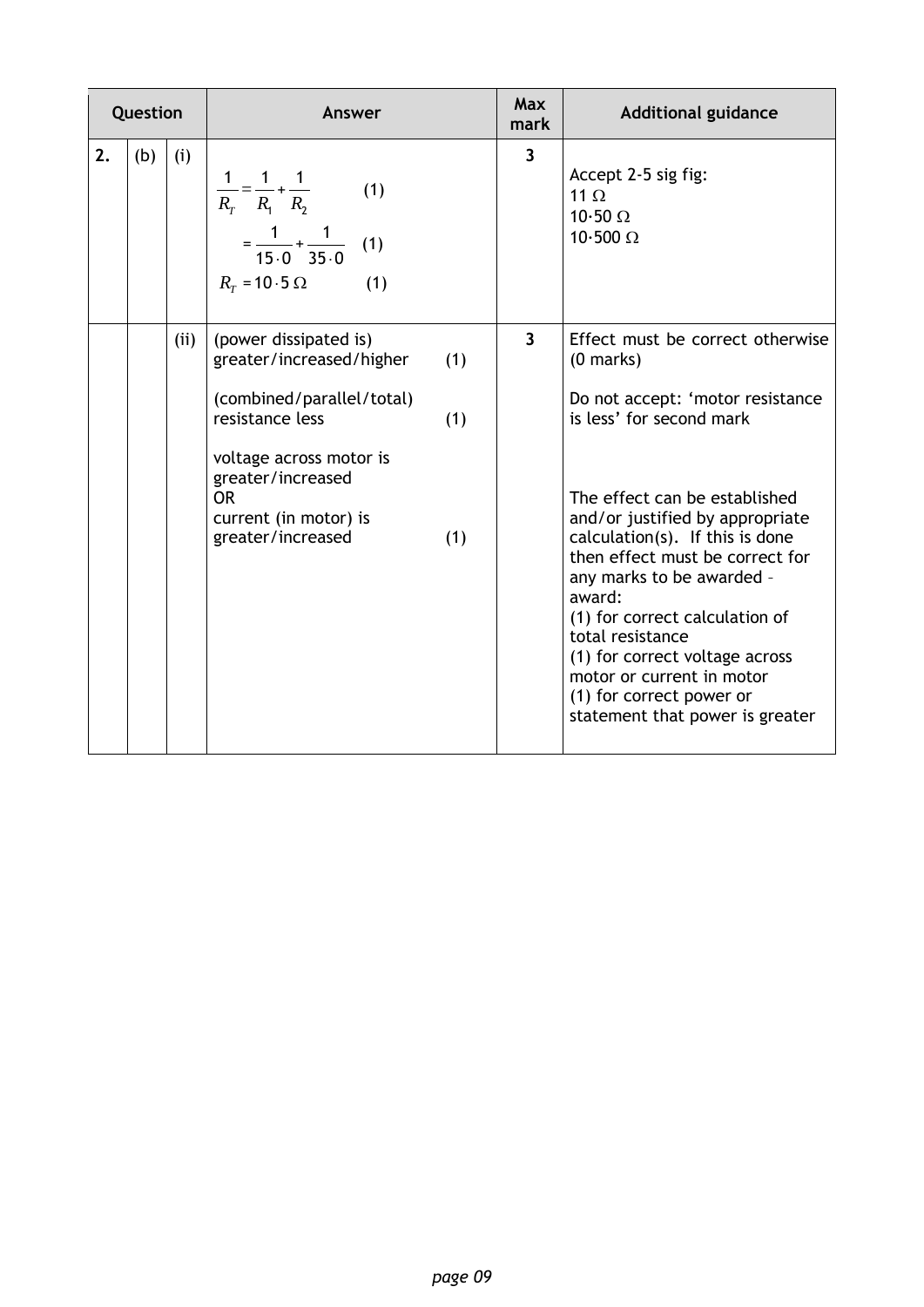| Question |     | Answer                                                                                                                                                                      | Max<br>mark  | <b>Additional guidance</b>                                                                                                                                                                                                                              |
|----------|-----|-----------------------------------------------------------------------------------------------------------------------------------------------------------------------------|--------------|---------------------------------------------------------------------------------------------------------------------------------------------------------------------------------------------------------------------------------------------------------|
| 3.       | (a) | (1)<br>$p_1 V_1 = p_2 V_2$<br>$1.0 \times 10^5 \times 4.0 \times 10^{-4} = p_2 \times 1.6 \times 10^{-4}$<br>(1)<br>$p_2 = 2.5 \times 10^5$ Pa<br>(1)                       | $\mathbf{3}$ | Accept 1-4 sig fig:<br>$3 \times 10^5$ Pa<br>$2.50 \times 10^5$ Pa<br>$2.500 \times 10^5$ Pa                                                                                                                                                            |
|          | (b) | (individual) particles collide with<br>container/walls more frequently<br>(than before)<br>(1)<br>(overall) force (on walls) is greater<br>(1)<br>pressure increases<br>(1) | $\mathbf{3}$ | Independent marks.                                                                                                                                                                                                                                      |
|          | (c) | axes labelled $p$ and $V$<br>(1)<br>correct shape (curved)<br>(1)<br>P<br>0<br>V                                                                                            | $\mathbf{2}$ | Axes may be transposed<br>Accept for (2 marks) graph of $p$<br>against $1/V$ (or V against $1/p$ )<br>labelled with a straight line<br>through the origin, but origin<br>does not need to be labelled<br>eg<br>$\boldsymbol{p}$<br>(0)<br>$\frac{1}{V}$ |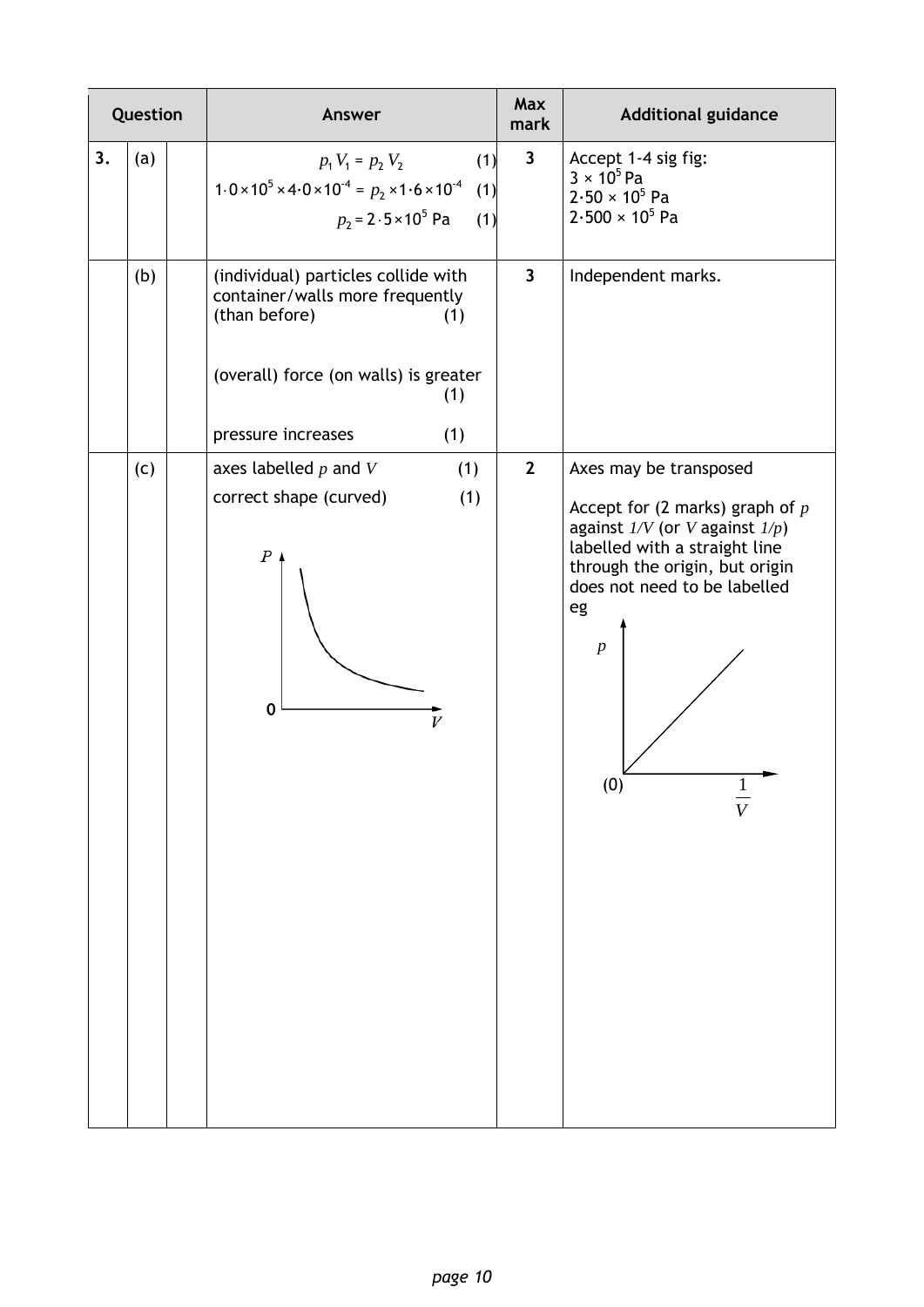| Question |     |     | Answer                                                                                                                                                                     | Max<br>mark    | <b>Additional guidance</b>                                                                                                                                                                                                             |
|----------|-----|-----|----------------------------------------------------------------------------------------------------------------------------------------------------------------------------|----------------|----------------------------------------------------------------------------------------------------------------------------------------------------------------------------------------------------------------------------------------|
| 4.       | (a) | (i) | $T=\frac{1}{f}$<br>(1)<br>$2.5 = \frac{1}{f}$<br>(1)<br>$f = 0.40$ Hz<br>(1)                                                                                               | $\mathbf{3}$   | Accept: $f = \frac{N}{t}$<br>Accept 1-4 sig fig:<br>$0.4$ Hz<br>$0.400$ Hz<br>$0.4000$ Hz                                                                                                                                              |
|          |     | (i) | measure the time for more waves<br>to pass<br><b>OR</b><br>count the number of waves in a<br>longer period of time<br><b>OR</b><br>repeat (the measurement) and<br>average | 1              | Do not accept answers relating to<br>precision eg a stopclock with<br>more decimal places.                                                                                                                                             |
|          | (b) |     | (1)<br>$v = f\lambda$<br>$v = 0.40 \times 8.0$<br>(1)<br>$v = 3.2$ m s <sup>-1</sup><br>(1)                                                                                | $\mathbf{3}$   | Or consistent with $(a)(i)$<br>Accept 1-4 sig fig:<br>$3 \text{ m s}^{-1}$<br>$3.20$ ms <sup>-1</sup><br>$3.200$ ms <sup>-1</sup><br>Method 2:<br>$d = vt$<br>(1)<br>$8.0 = v \times 2.5$<br>(1)<br>$v = 3.2$ m s <sup>-1</sup><br>(1) |
|          | (c) |     | diffraction of waves into 'shadow'<br>regions behind walls<br>(1)<br>straight sections in middle and<br>consistent wavelengths before and<br>after gap<br>(1)              | $\overline{2}$ |                                                                                                                                                                                                                                        |
|          | (d) |     | energy decreases/lost                                                                                                                                                      | 1              | Accept: description of energy<br>being spread over greater area.                                                                                                                                                                       |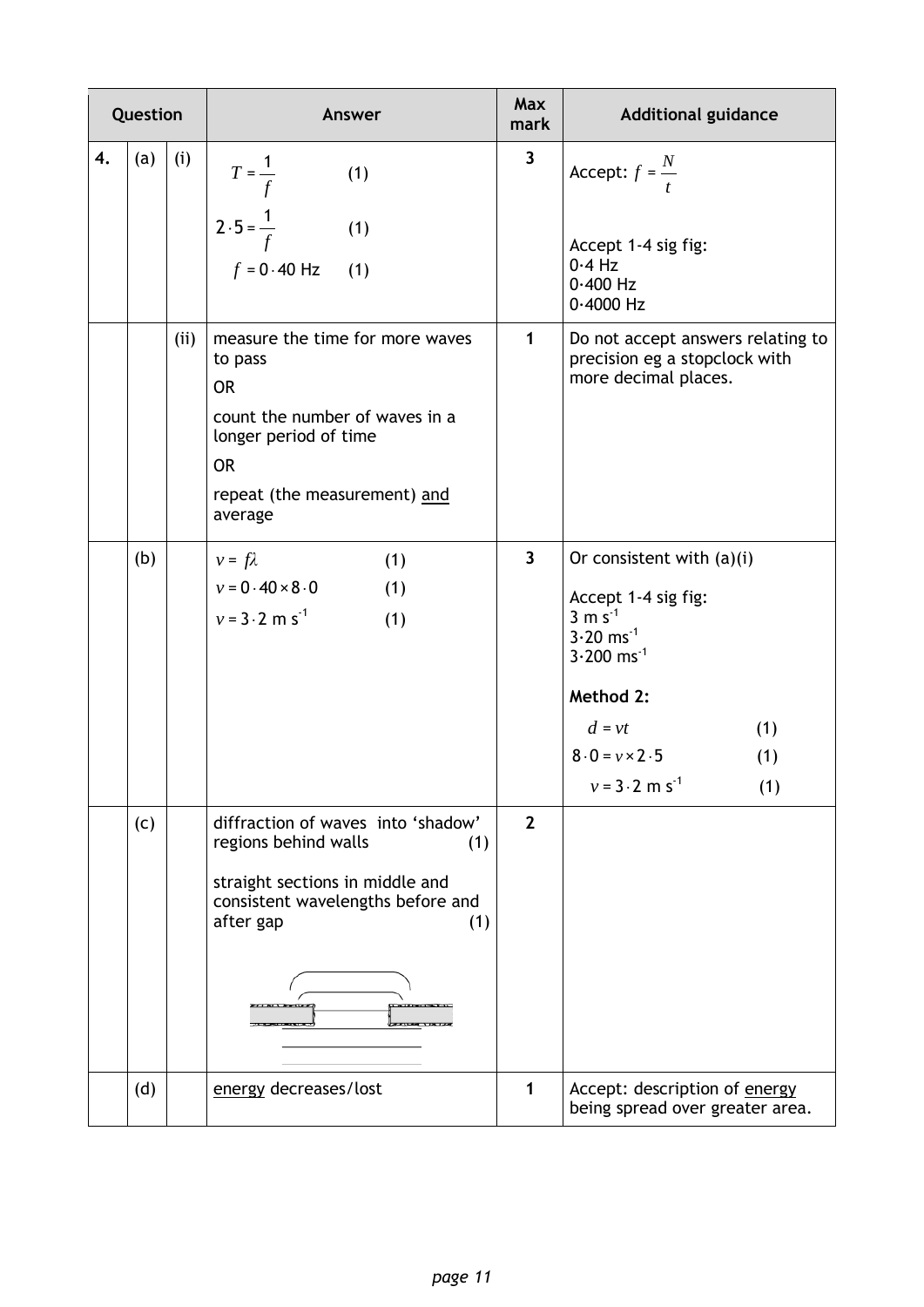| Question |  | Answer                                                                                                                                                                                                                                                                                                                                                                                                                                                                                                                                                                                                                                                                                                                                                                                                                                                                                                                                                                                                                                                                     | Max<br>mark  | <b>Additional guidance</b>                                                                                                                                                                                                                     |
|----------|--|----------------------------------------------------------------------------------------------------------------------------------------------------------------------------------------------------------------------------------------------------------------------------------------------------------------------------------------------------------------------------------------------------------------------------------------------------------------------------------------------------------------------------------------------------------------------------------------------------------------------------------------------------------------------------------------------------------------------------------------------------------------------------------------------------------------------------------------------------------------------------------------------------------------------------------------------------------------------------------------------------------------------------------------------------------------------------|--------------|------------------------------------------------------------------------------------------------------------------------------------------------------------------------------------------------------------------------------------------------|
| 5.       |  | Demonstrates no understanding<br>0 marks<br>Demonstrates limited<br>understanding<br>1 mark<br>Demonstrates reasonable<br>understanding<br>2 marks<br>Demonstrates good understanding<br>3 marks<br>This is an open-ended question.<br>1 mark: The student has<br>demonstrated a limited<br>understanding of the physics<br>involved. The student has made<br>some statement(s) which is/are<br>relevant to the situation, showing<br>that at least a little of the physics<br>within the problem is understood.<br>2 marks: The student has<br>demonstrated a reasonable<br>understanding of the physics<br>involved. The student makes some<br>statement(s) which is/are relevant<br>to the situation, showing that the<br>problem is understood.<br>3 marks: The maximum available<br>mark would be awarded to a<br>student who has demonstrated a<br>good understanding of the physics<br>involved. The student shows a good<br>comprehension of the physics of<br>the situation and has provided a<br>logically correct answer to the<br>question posed. This type of | $\mathbf{3}$ | Open-ended question: a variety<br>of physics arguments can be used<br>to answer this question.<br>Marks are awarded on the basis<br>of whether the answer overall<br>demonstrates "no", "limited",<br>"reasonable" or "good"<br>understanding. |
|          |  | response might include a statement<br>of the principles involved, a<br>relationship or an equation, and<br>the application of these to respond<br>to the problem. This does not mean<br>the answer has to be what might be<br>termed an "excellent" answer or a<br>"complete" one.                                                                                                                                                                                                                                                                                                                                                                                                                                                                                                                                                                                                                                                                                                                                                                                         |              |                                                                                                                                                                                                                                                |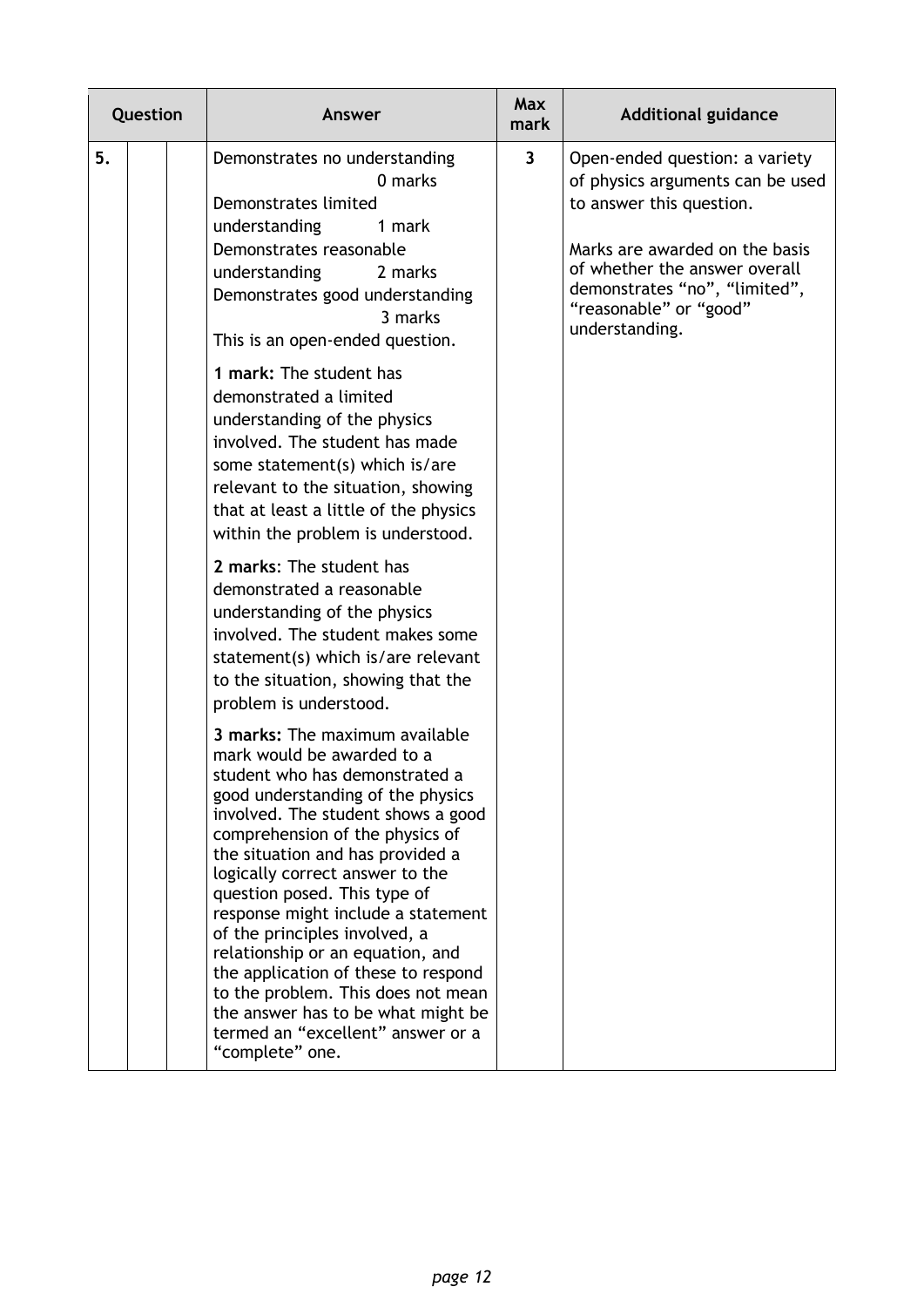| Question |     |       | Answer                                                                                                               | Max<br>mark | <b>Additional guidance</b>                                |
|----------|-----|-------|----------------------------------------------------------------------------------------------------------------------|-------------|-----------------------------------------------------------|
| 6.       | (a) |       | background count (rate)                                                                                              | 1           |                                                           |
|          | (b) | (i)   | $4.4$ mm                                                                                                             | 1           | Accept answers in the range:<br>$4.3$ mm - $4.5$ mm       |
|          |     | (ii)  | Evidence of establishing 3 half-<br>value thicknesses<br>(1)<br>$(3 \times 4.4)$<br>$13.2$ mm<br>(1)                 | $2^{\circ}$ | Or consistent with $(b)(i)$<br>Accept:<br>$13 \text{ mm}$ |
|          |     | (iii) | greater                                                                                                              | 1           |                                                           |
|          | (c) |       | $\dot{H} = \frac{H}{t}$<br>(1)<br>$2.5 \times 10^{-6} = \frac{20 \times 10^{-3}}{2}$<br>(1)<br>$t = 8000$ (h)<br>(1) | 3           |                                                           |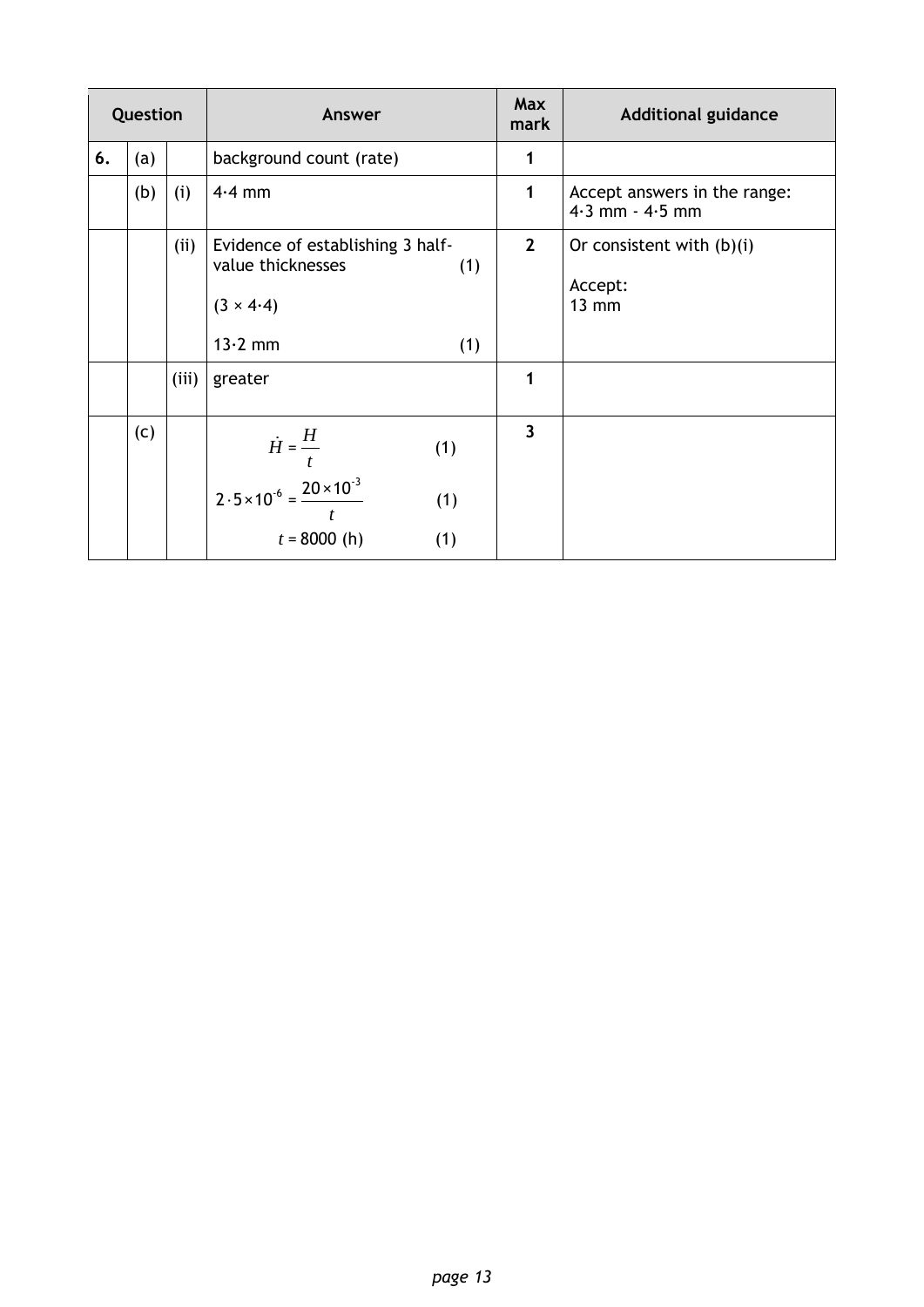| Question |     |     | Answer                                                                                                                                                                                               | Max<br>mark             | <b>Additional guidance</b>                                                                                                                                                                                                                                                                                                                                                        |
|----------|-----|-----|------------------------------------------------------------------------------------------------------------------------------------------------------------------------------------------------------|-------------------------|-----------------------------------------------------------------------------------------------------------------------------------------------------------------------------------------------------------------------------------------------------------------------------------------------------------------------------------------------------------------------------------|
| 7.       | (a) |     | 80 000 (nuclei) decay(s) per unit<br>time                                                                                                                                                            | $\mathbf{1}$            | Accept: 'per second' in place of<br>'per unit time'                                                                                                                                                                                                                                                                                                                               |
|          | (b) | (i) | neutrons can go on to cause further<br>(fission) reactions/split more<br>(uranium) nuclei (1)<br>causing a chain reaction/this<br>process repeats (1)                                                | $\overline{2}$          | Independent marks.                                                                                                                                                                                                                                                                                                                                                                |
|          |     | (i) | $(E) = 3.0 \times 10^{21} \times 3.2 \times 10^{-11}$<br>(1)<br>$= (9.6 \times 10^{10} \text{ J})$<br>$P=\frac{E}{A}$<br>(1)<br>$=\frac{9.6\times10^{10}}{60}$<br>(1)<br>$=1.6\times10^{9}$ W<br>(1) | $\overline{\mathbf{4}}$ | Method 2:<br>$A = \frac{N}{t}$<br>(1)<br>$=\frac{3\cdot 0\times 10^{21}}{60}$<br>(1)<br>$= (5 \times 10^{19}$ Bq)<br>$P = 5 \times 10^{19} \times 3 \cdot 2 \times 10^{-11}$<br>(1)<br>$= 1.6 \times 10^{9}$ W<br>(1)<br>Calculation of power of one<br>decay over a minute then<br>multiplication by number of<br>decays per minute is wrong<br>physics MAX (1) for relationship |
|          | (c) |     | any suitable use<br>(eg treating cancer/tracers/<br>sterilisation/smoke detectors/<br>measuring thickness of paper)                                                                                  | 1                       | Must be a use of nuclear<br>radiation                                                                                                                                                                                                                                                                                                                                             |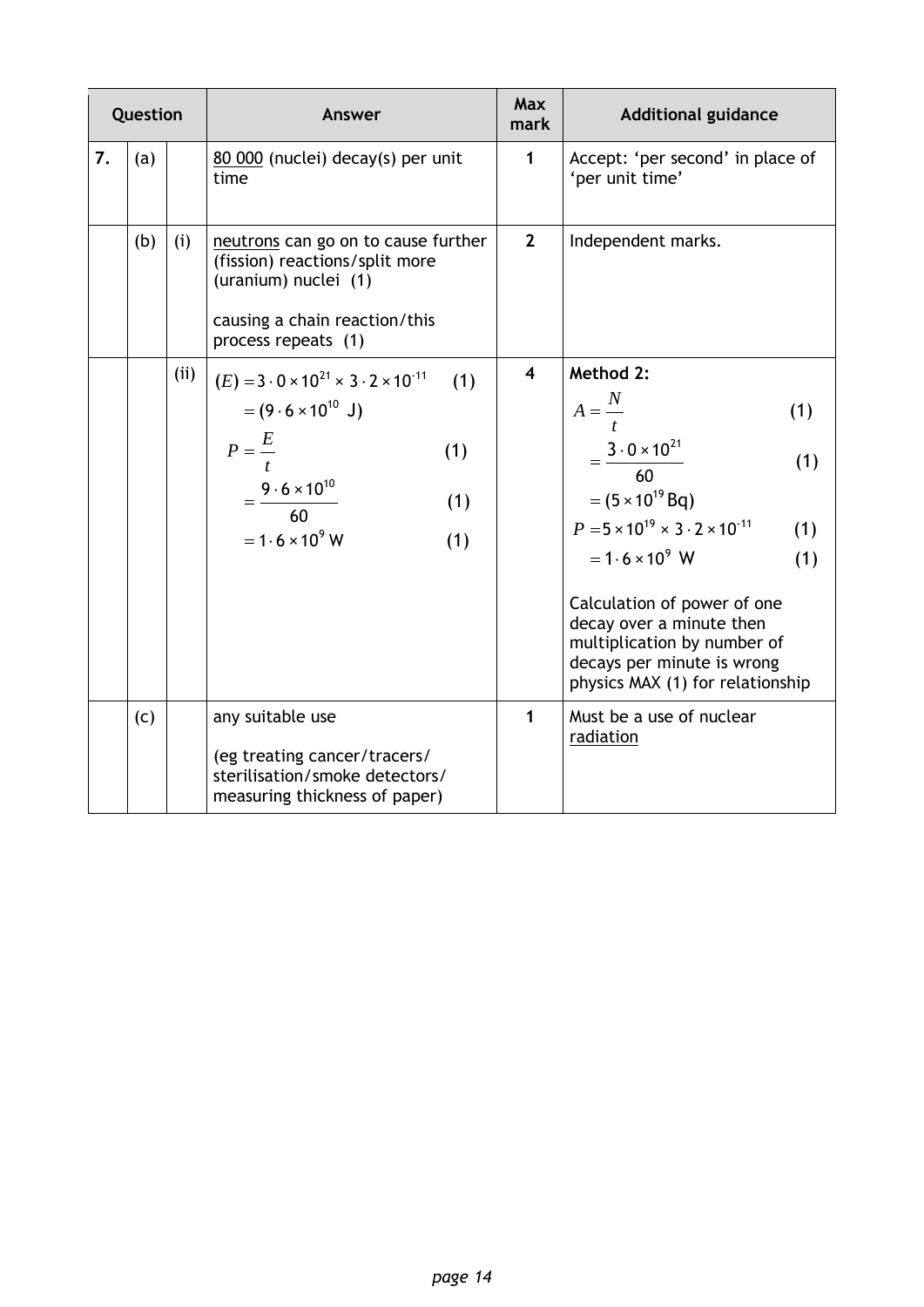| Question |     |      | Answer                                                                                                          |                   | <b>Max</b><br>mark | <b>Additional guidance</b>                                                                                                                                                                                                                                                                                                                                                                                                                               |
|----------|-----|------|-----------------------------------------------------------------------------------------------------------------|-------------------|--------------------|----------------------------------------------------------------------------------------------------------------------------------------------------------------------------------------------------------------------------------------------------------------------------------------------------------------------------------------------------------------------------------------------------------------------------------------------------------|
| 8.       | (a) |      | 0(m)                                                                                                            |                   | 1                  | Ignore any mention of direction.                                                                                                                                                                                                                                                                                                                                                                                                                         |
|          | (b) | (i)  | $d$ = area under graph<br>$= (0.5 \times 1 \times 3)$<br>$+(0.5 \times 3 \times 24)+(3 \times 3)$<br>$= 46.5 m$ | (1)<br>(1)<br>(1) | $\mathbf{3}$       | If incorrect substitution then MAX<br>(1) for (implied) relationship.<br>Any attempt to use $d = \overline{v}t$ (or<br>$s = \overline{vt}$ ) applied to first 4 s is<br>wrong physics, award (0 marks).<br>If $d = \overline{v}t$ (or $s = \overline{v}t$ ) is used for<br>each section of the graph and the<br>results added to give the correct<br>total distance then full marks can<br>be awarded.<br>Accept 1-3 sig fig:<br>50 <sub>m</sub><br>47 m |
|          |     | (ii) | $a = \frac{v \cdot u}{t}$<br>$a = \frac{27-3}{3\cdot 0}$<br>$a = 8 \text{ m s}^{-2}$                            | (1)<br>(1)<br>(1) | 3                  | Accept:<br>$a = \frac{\Delta v}{\Delta}$<br>$\mathbf{f}$<br>$v = u + at$<br>Do not accept a response starting<br>with:<br>$a=\frac{v}{x}$<br>t<br><b>OR</b><br>$v = at$<br>Accept 1-3 sig fig:<br>$8.0 \text{ m s}^{-2}$<br>$8.00 \text{ m s}^{-2}$                                                                                                                                                                                                      |
|          | (c) |      | $d = vt$<br>$4 \times 380 = v \times 79$<br>$\bar{v}$ = 19 m s <sup>-1</sup>                                    | (1)<br>(1)<br>(1) | 3                  | Bar not required above v<br>Accept: calculation of average<br>time for one lap then division of<br>distance of one lap by this time.<br>Accept 1-4 sig fig:<br>$20 \text{ m s}^{-1}$<br>19.2 m $s^{-1}$<br>$19.24 \text{ m s}^{-1}$                                                                                                                                                                                                                      |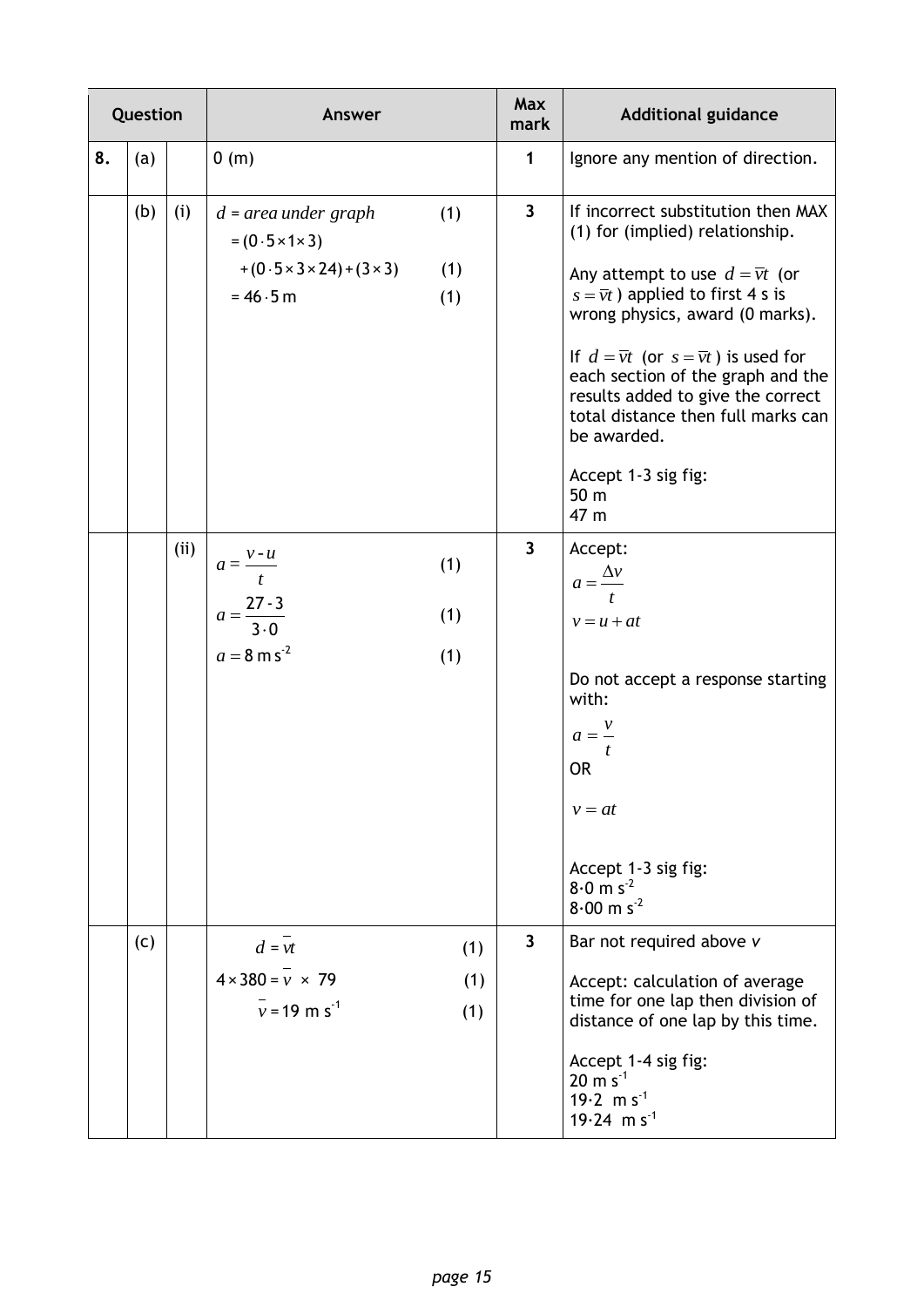| Question |     |  | Answer                                                                                         |                          | <b>Max</b><br>mark | <b>Additional guidance</b>                                                                                      |
|----------|-----|--|------------------------------------------------------------------------------------------------|--------------------------|--------------------|-----------------------------------------------------------------------------------------------------------------|
| 9.       | (a) |  | (The forces are) equal (in size) and<br>opposite (in direction).                               |                          | 1                  | Accept: '(The forces are)<br>balanced'                                                                          |
|          | (b) |  | $W = mg$<br>$1176 = m \times 9.8$<br>$m = 120$ kg                                              | (1)<br>(1)<br>(1)        | $\mathbf{3}$       | Use of $F=ma$ is wrong physics -<br>award (0 marks)                                                             |
|          | (c) |  | $F = 1344 - 1176 = 168$ (N)<br>$F = ma$<br>$168 = 120 \times a$<br>$a = 1.4$ m s <sup>-2</sup> | (1)<br>(1)<br>(1)<br>(1) | 4                  | Or consistent with (b)<br>Accept 1-4 sig fig:<br>1 m $s^2$<br>1.40 m s <sup>-2</sup><br>1.400 m s <sup>-2</sup> |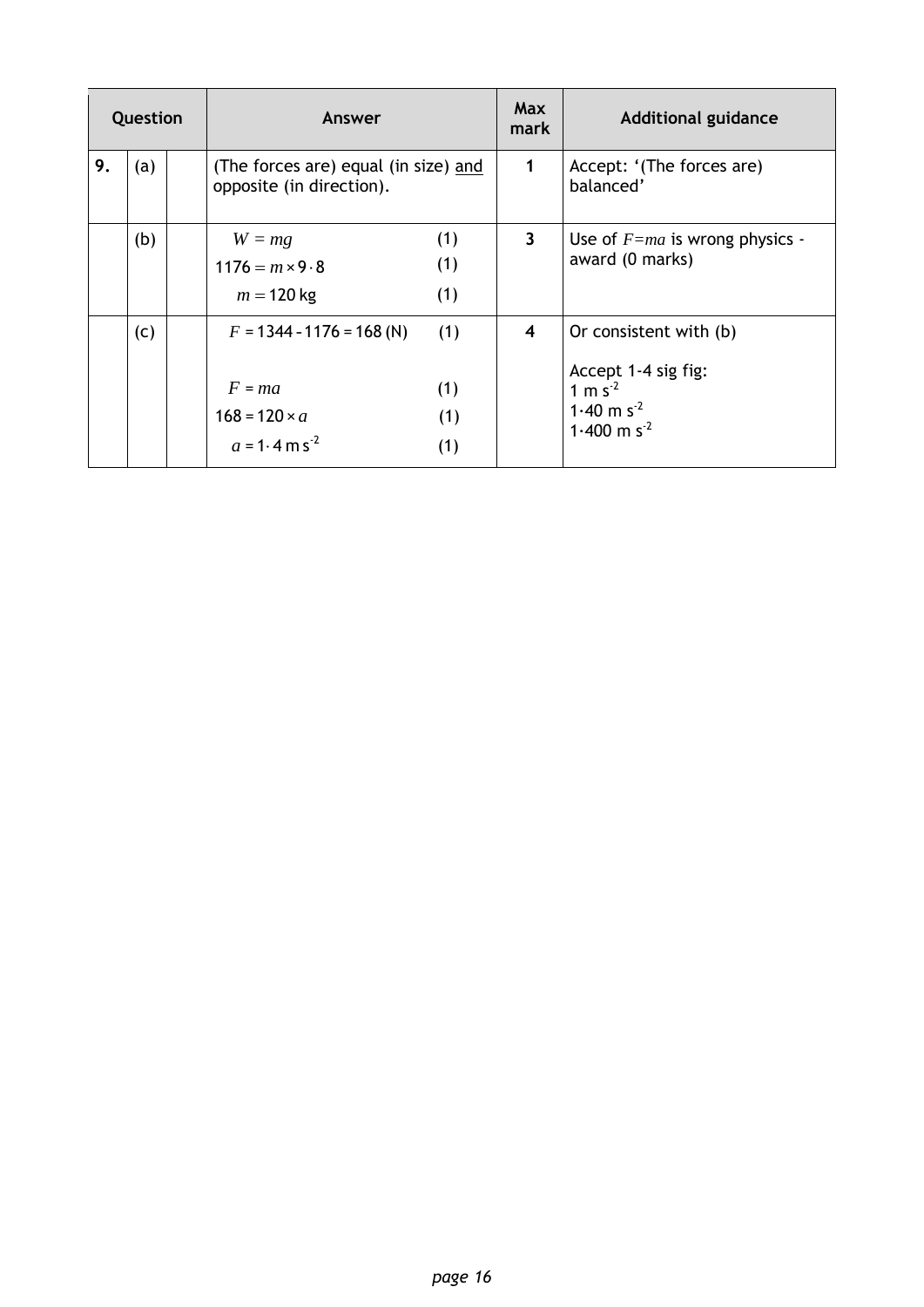| Question | Answer                                                                                                                                                                                                                                                                                                                                                                                                                                                                                                                                                                                                                                                                                                                                                                                                                                                                                                                                                                                                                                                                                                                                                                                                                                                                                                                                                           | Max<br>mark             | <b>Additional guidance</b>                                                                                                                                                                                                                     |
|----------|------------------------------------------------------------------------------------------------------------------------------------------------------------------------------------------------------------------------------------------------------------------------------------------------------------------------------------------------------------------------------------------------------------------------------------------------------------------------------------------------------------------------------------------------------------------------------------------------------------------------------------------------------------------------------------------------------------------------------------------------------------------------------------------------------------------------------------------------------------------------------------------------------------------------------------------------------------------------------------------------------------------------------------------------------------------------------------------------------------------------------------------------------------------------------------------------------------------------------------------------------------------------------------------------------------------------------------------------------------------|-------------------------|------------------------------------------------------------------------------------------------------------------------------------------------------------------------------------------------------------------------------------------------|
| 10.      | Demonstrates no understanding<br>0 marks<br>Demonstrates limited<br>understanding<br>1 mark<br>Demonstrates reasonable<br>understanding<br>2 marks<br>Demonstrates good understanding<br>3 marks<br>This is an open-ended question.<br>1 mark: The student has<br>demonstrated a limited<br>understanding of the physics<br>involved. The student has made<br>some statement(s) which is/are<br>relevant to the situation, showing<br>that at least a little of the physics<br>within the problem is understood.<br>2 marks: The student has<br>demonstrated a reasonable<br>understanding of the physics<br>involved. The student makes some<br>statement(s) which is/are relevant<br>to the situation, showing that the<br>problem is understood.<br>3 marks: The maximum available<br>mark would be awarded to a<br>student who has demonstrated a<br>good understanding of the physics<br>involved. The student shows a good<br>comprehension of the physics of<br>the situation and has provided a<br>logically correct answer to the<br>question posed. This type of<br>response might include a statement<br>of the principles involved, a<br>relationship or an equation, and<br>the application of these to respond<br>to the problem. This does not mean<br>the answer has to be what might be<br>termed an "excellent" answer or a<br>"complete" one. | $\overline{\mathbf{3}}$ | Open-ended question: a variety<br>of physics arguments can be used<br>to answer this question.<br>Marks are awarded on the basis<br>of whether the answer overall<br>demonstrates "no", "limited",<br>"reasonable" or "good"<br>understanding. |